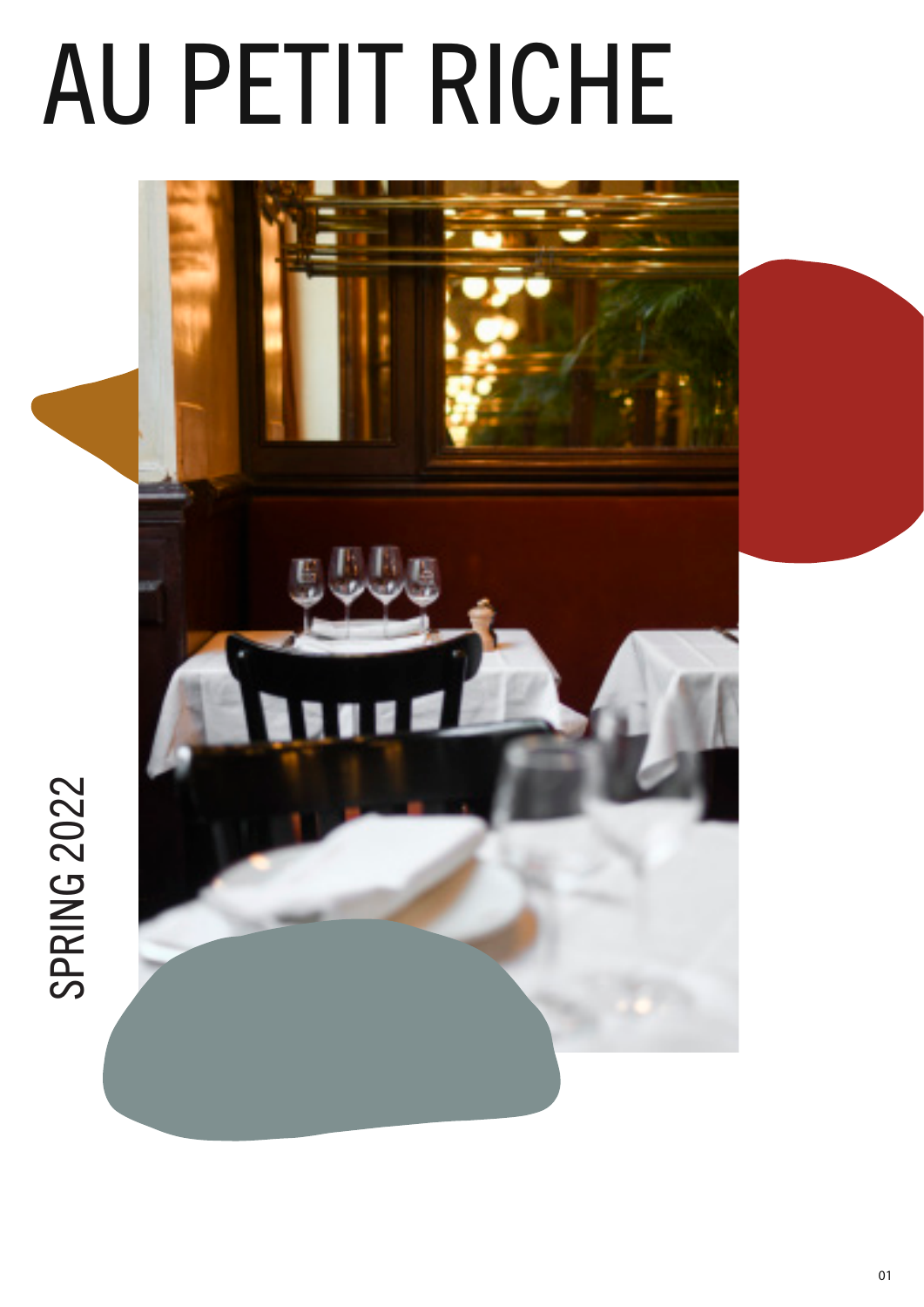## PRIVATE LOUNGES

### Comfort and privacy in the heart of Paris

Au Petit Riche is the Val-de-Loire in Paris: generous cuisine and a unique cellar for the fleeting and rare moments of life. We welcome you as at home in one of our four private rooms for your professional or private events.

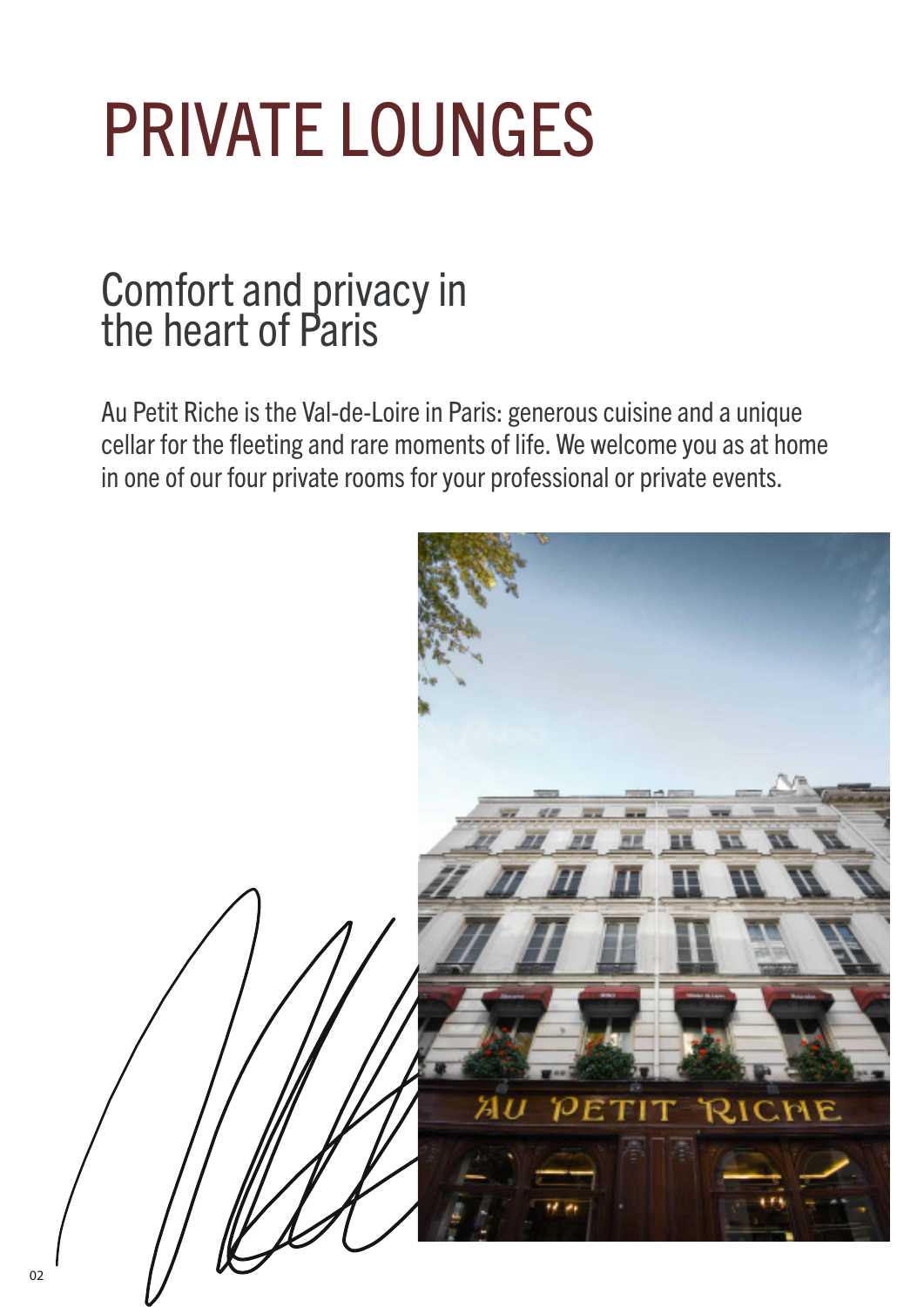## COMMERCIAL OFFERS

## BREAKFAST

Monday to Friday from 8h30 to 10h30 18,50€ / person

## **LUNCH**

MONDAY TO SATURDAY from 12h to 15h30 Menu 50€ / person Menu 70€ / person



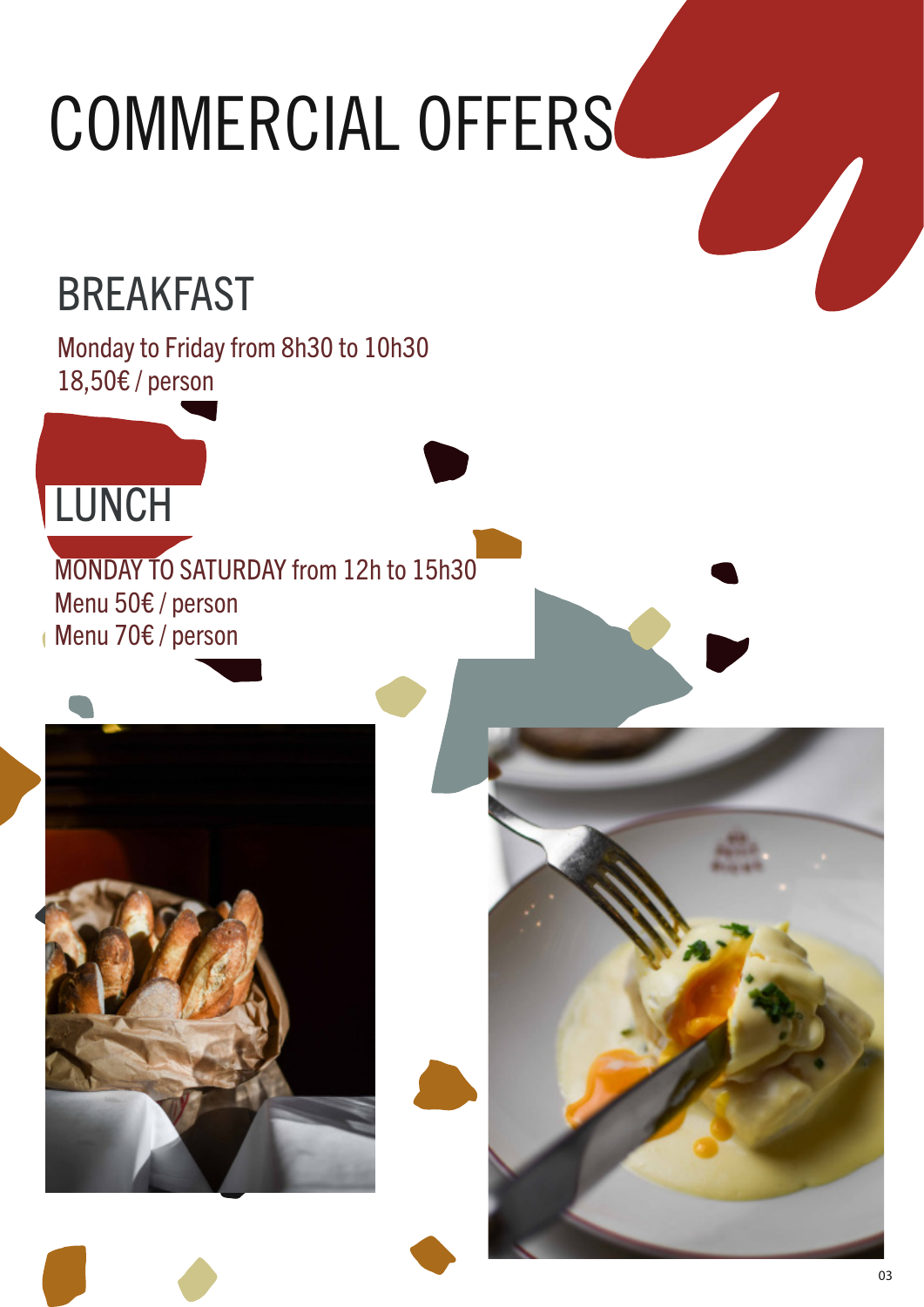

## DINER

Monday to saturday form 19h to 23h Menu 50€ / person Menu 70€ / person

Four private rooms Capacity of 6 to 45 people Configuration to be customized according to your needs.

## AFTER-WORK

Wednesday and Thursday from 18h to 19h30 29€ / person

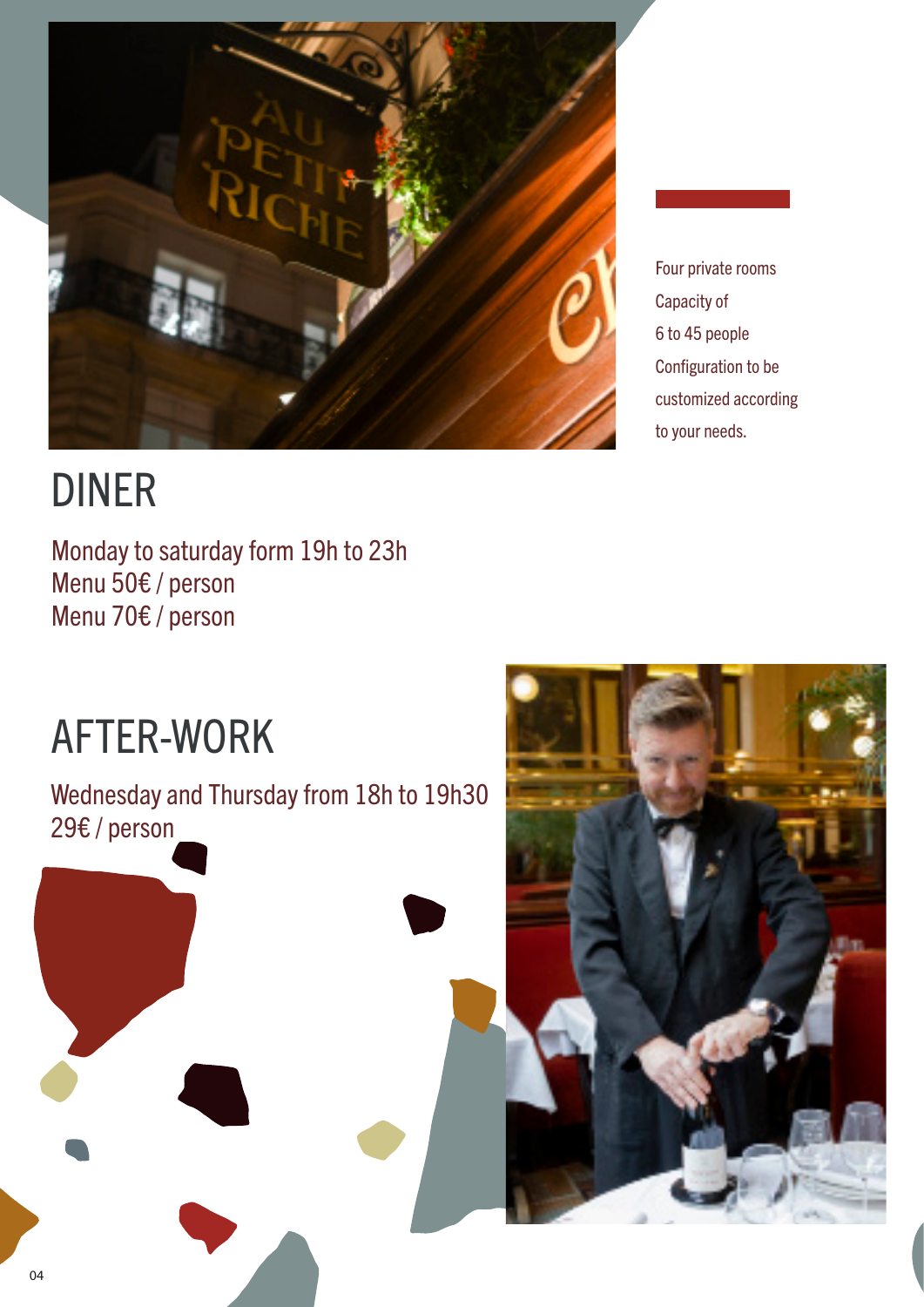## BREAKFAST

18,50€ per person<br>Hot drinks, orange juice, pastries, bread with jams, mineral water

05

 $\overline{\phantom{a}}$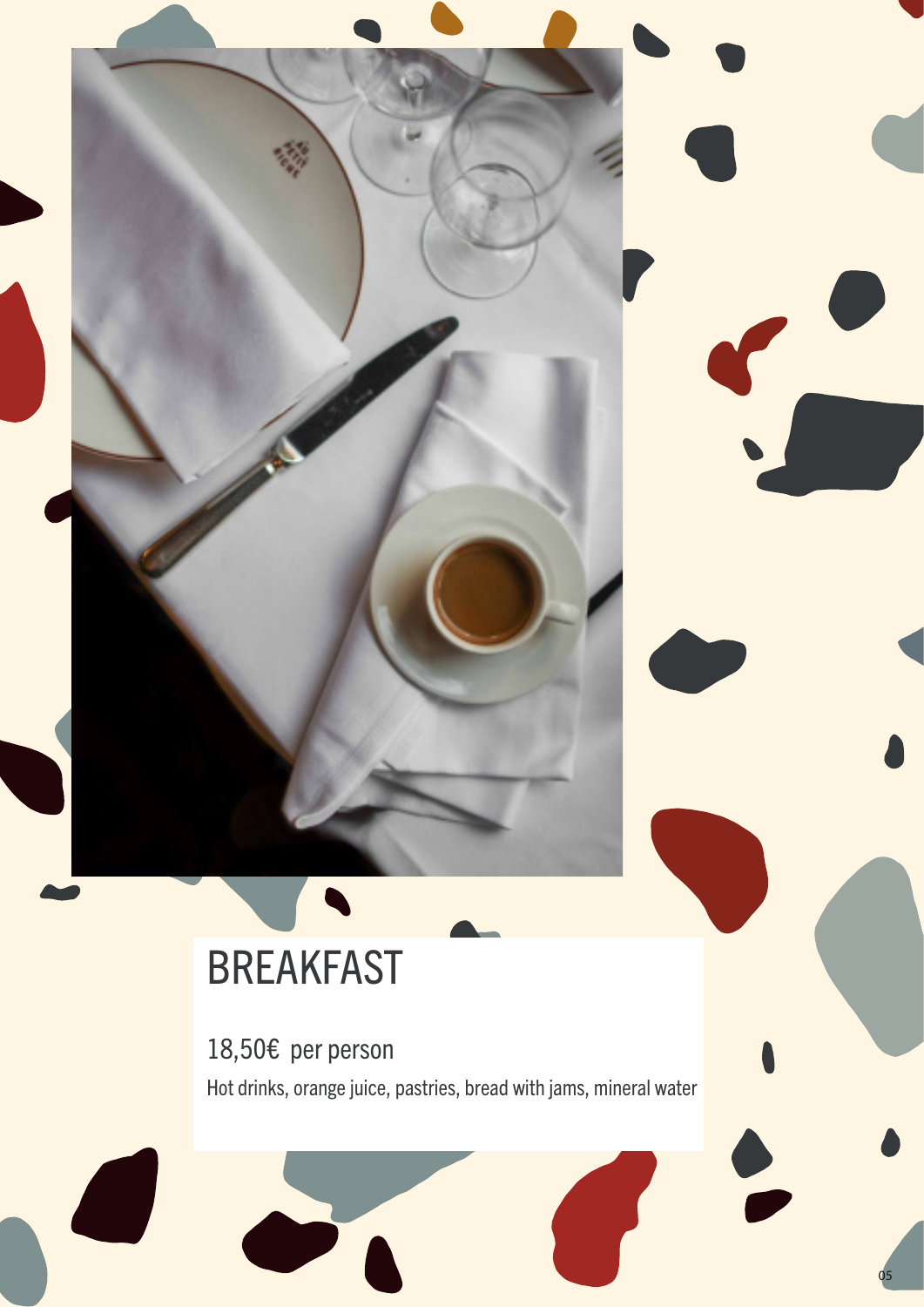## **PRIVATE LOUNGE MENUS**

## MENU 50€ MENU 70€

1 flute of champagne

#### **STARTERS**

Marinated trout from the French Basque Country, celery and apple sticks, light mayonnaise, honey vinaigrette

#### **Or**

Roasted beets in salad (served cold), yogurt seasoned with spices and fine herbs, goat cheese

### DISHES

Poached haddock, spinach laves, butter and white wine sauce **Or**

Duck Parmentier, mashed potatoes and mesclun salad

#### **Or**

Assortment of roasted seasonal vegetables from our Ile-de-France market gardeners, walnut and parmesan condiment

### **DESSERTS**

Rum baba, whipped cream **Or** Chocolate mousse, caramelized hazelnuts **Or**  Iced nougat with candied fruits

#### DRINKS

1 bouteille de vins pour 3 personnes Sancerre blanc Et Saumur Champigny Château de Villeneuve Café / eau minérale

#### **STARTERS**

Lentil salad, smoked eel, horseradish cream, pickled shallots, chervil **Or**

Homemade foie gras, dried pear and natural sourdough bread

#### DISHES

Bass filet, with vegetables and vrigin sauce **Or**

Beef filet, slice of roasted marrow with thyme, snacked potato millefuille, candied shallot and beef juice **Or**

Assortment of roasted winter vegetables from our Ile-de-France market gardeners, walnut and parmesan condiment

#### DESSERTS

Rum baba, whipped cream **Or** Chocolate mousse, caramelized hazelnuts **Or**  Iced nougat with candied fruits

#### DRINKS

1 bouteille de vins pour 3 personnes Sancerre blanc Et Saumur Champigny Château de Villeneuve Café / eau minérale

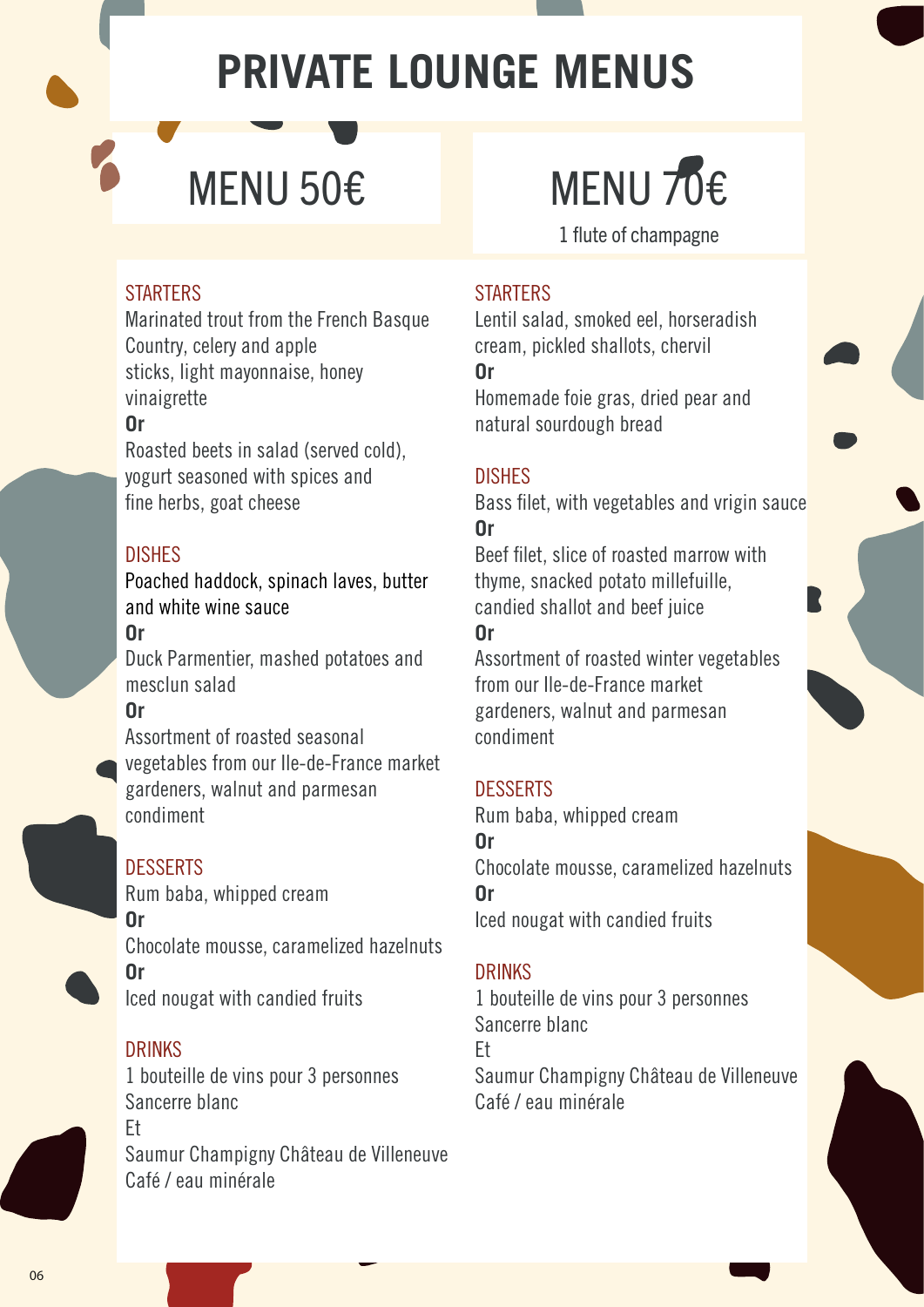## **AFTER-WORK**

#### **Wednesday and Thursday 18h00 to 19h30 - 29€ per person**



DRINKS Au choix : 1 cocktail or 2 glasses of wine

#### PREMUIM COCKTAILS COCKORICO

Negroni Moscow mule Old fashioned **Cosmopolitan** Gin garden

#### WINE BY THE GLASS Suggestions from our Sommelier

 Touraine rosé 2018 - F.X. Barc Vouvray pétillant - Domaine Aubert Vouvray blanc sec - Domaine Aubert Sancerre blanc 2018 - Domaine Paul Cherrier Sancerre rouge 2016 - Domaine St Pierre P.Prieur

ASSORTIMENTS TO SHARE A tasty blend selected for you of homemade products and good craftsmen

#### LOCAL PRODUCTS

Andouillette with Vouvray, rillons, Prince de Paris ham, calf's head cromesquis

#### SEAFOOD

Gravelax trout, smoked eel, pike rillette, small frying, tartar sauceou

#### VEGGIE

Bread and crunchy vegetables ou

#### CHEESSES FROM VAL DE LOIRE

Pouligny Saint-Pierre, Sainte-Maur de Touraine Galette de chèvre, Barre de chèvre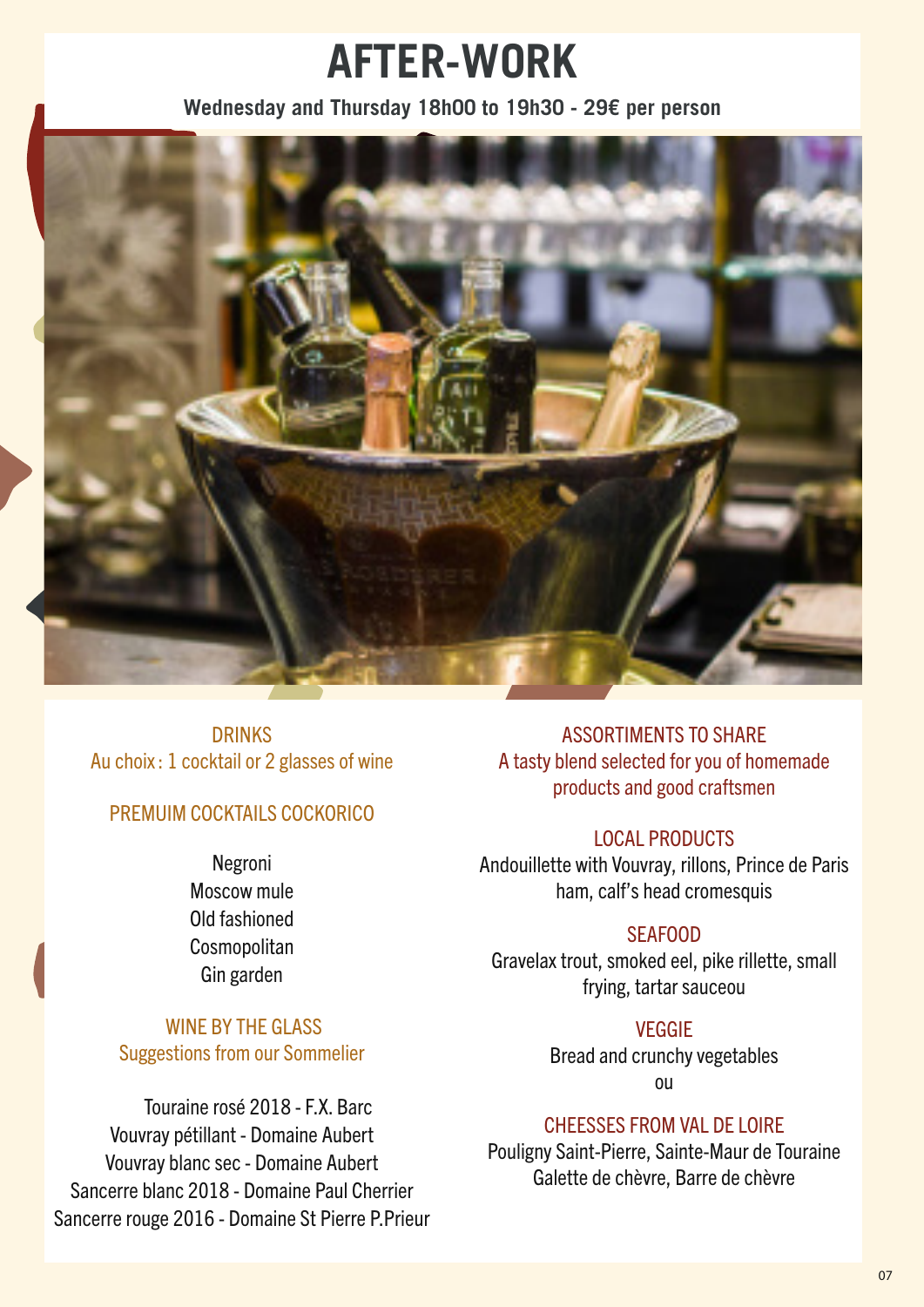Setting up the choice of dishes in the desired menu before the service:

· For a group of up to 13 people, you can choose one of the two menus and have the following two options:

Or, have each guest choose before the meal (starter, main course and dessert), and tell us the different choices of each guest or choose the same day from the chosen menu.

· For a group of 14 people or more, for reasons of service and customer satisfaction; you have to choose one menu out of the two.

You will have to have each guest choose before the meal (starter, main course and dessert), and let us know the different choices of each guest.

Certain exceptions will be accepted, in particular for vegetarians, allergic to certain foods. In order to guarantee the quality of the service, the choice of menu and dishes (subject to availability) must be communicated 8 days before the date of the meal.

#### Applications

These general conditions of sale apply to the services provided by the establishment.

Any reservation therefore implies full and unreserved acceptance on the part of the customer to these conditions.

Group menus and prices advertised on the internet are those for the current period and are subject to change without notice.

#### Price

The prices are inclusive of VAT, and are understood to be per person.

Prices are subject to change depending on economic conditions. The applicable prices are then those in force on the day the service is performed.

The number of covers must be confirmed at the latest 48 hours before the date of the meal. This number will be used as the basis for invoicing.

A deposit of 50% of the amount of the service may be requested. Your reservation will be considered final upon receipt of the deposit, 4 days before the date of the meal. Otherwise, the restaurant reserves the right to cancel your reservation.

Otherwise, the total amount of your meal will have to be paid on the day of the service.

If payment must be made by invoice, deferred. Please notify us on the day of booking. This is done according to the type of request, a deposit will probably be required.

 For any reservation not canceled, if the group does not show up on the day of the announced reservation, all meals will be due.

 If a deposit has been paid and the cancellation has been reported on time, you will be fully refunded. We inform you that our lounges must be vacated at 11:30 p.m. in the evening. RENTAL OF OUR PRIVATE SHOWS

Below 6 people, the supplement for the privatization of your meal is 150  $\epsilon$ . Price including VAT, service included 15% / HT